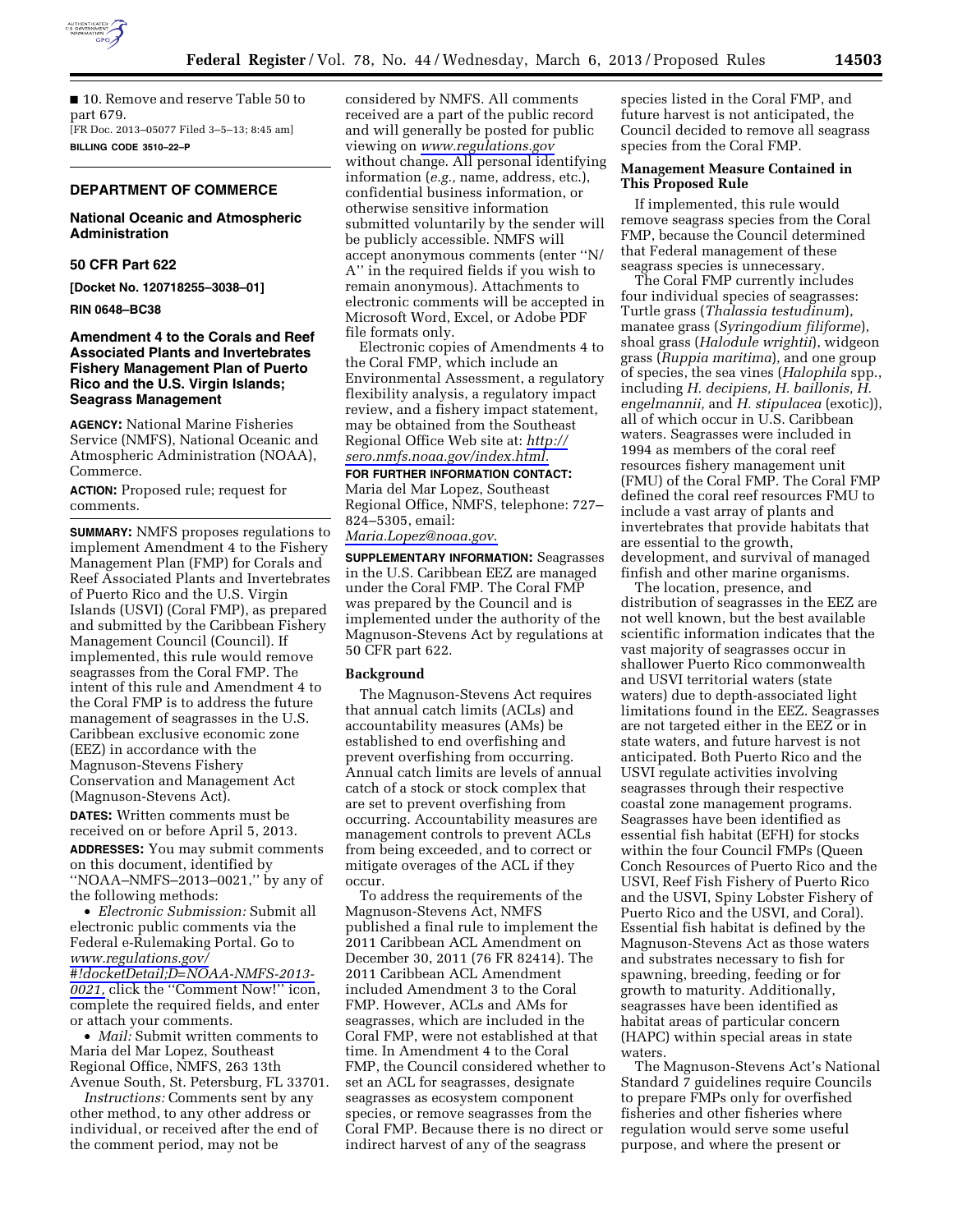future benefit of regulation would justify the costs. Because there is no known harvest of seagrass species, these species occur predominantly in state waters, and seagrasses are designated as EFH and HAPC in all of the Council FMPs, the Council determined that Federal management of seagrasses is unnecessary.

# **Other Changes Contained in This Proposed Rule**

This rule would also remove an outdated reference that aquarium trade species are for data collection purposes only, and correct boundary line descriptions for the Caribbean island management areas implemented in the 2010 Caribbean ACL Amendment.

In 50 CFR part 622, Appendix A, NMFS proposes to remove the text regarding aquarium trade species as being in the ''data collection'' category in the Coral FMP and the Reef Fish FMP (Table 1 and Table 2). The 2011 Caribbean ACL Amendment removed aquarium trade species from the data collection category and set management reference points and an ACL.

This rule also proposes to correct two waypoint descriptions and three boundary line descriptions in Appendix E to part 622 that were implemented in the final rule for Amendment 2 to the Queen Conch FMP and Amendment 5 to the Reef Fish FMP (2010 Caribbean ACL Amendment)(76 FR 82404, December 30, 2011). NMFS has determined that the description of waypoints B and C in the Puerto Rico Management Area (in Table 1) and waypoints B and C in the St. Thomas/St. John Management Area (in Table 3), as well as the boundary line that connects these two waypoints, were incorrectly described in that final rule. NMFS proposes to remove the description for points B and C in Appendix E, and maintain just the waypoints because the waypoints themselves are sufficient description of the boundary in those instances. NMFS also proposes to revise the description of the boundary line that connects waypoints B and C in Appendix E to be ''the 3-nautical mile Territorial boundary of the St. Thomas/St. John island group'' instead of ''the EEZ/ Territorial boundary,'' to be consistent with the Council's intent for the specification of these Caribbean island management areas. Additionally, NMFS has determined that two boundary lines, one in the St. Croix Management Area (in Table 2) and one in the St. Thomas/ St. John Management Area (in Table 3), were incorrectly described as the ''EEZ/ Territorial boundary'' and are proposed to be revised to ''International/EEZ boundary.'' These revisions would also

be consistent with the Council's intent for the specification of these Caribbean island management areas.

#### **Classification**

Pursuant to section 304(b)(1)(A) of the Magnuson-Stevens Act, the AA has determined that this proposed rule is consistent with the amendment, the Magnuson-Stevens Act and other applicable law, subject to further consideration after public comment.

This proposed rule has been determined to be not significant for purposes of Executive Order 12866.

The Chief Counsel for Regulation of the Department of Commerce certified to the Chief Counsel for Advocacy of the Small Business Administration that this proposed rule, if implemented, would not have a significant economic impact on a substantial number of small entities. The factual basis for this determination is as follows:

The purpose of this proposed rule is to address management of seagrasses in the EEZ. This proposed rule would remove seagrasses from the Coral FMP because there is no direct or indirect harvest of these species in the EEZ and no harvest is expected in the future. The Magnuson-Stevens Act provides the statutory basis for the proposed action.

No duplicative, overlapping, or conflicting Federal rules have been identified.

No small entities have been identified that would be expected to be affected by this proposed action. As previously stated, this proposed rule would remove all seagrass species from the Coral FMP. No harvest of these species by any entities has been documented. As a result, this proposed rule would not be expected to directly apply to any small entities.

This proposed rule would not establish any new reporting, recordkeeping, or other compliance requirements.

The proposed removal of all seagrass species from the FMP would eliminate Federal management of these species. Other than the HAPC and EFH designations discussed in the preamble, no regulations have been implemented to protect seagrasses or otherwise manage seagrass harvest or the resource since the development of the Coral FMP. However, no harvest of seagrasses from either the Caribbean EEZ or state waters has been documented. As a result, no entities, either large or small, are expected to incur any direct change in revenue or profit if this rule is implemented.

In addition to the one action considered in Amendment 4 to the Coral FMP and included in this

proposed rule, this proposed rule would make two changes to the regulatory text in 50 CFR part 622. These proposed changes are described in the preamble. These changes clarify language associated with prior regulatory action. As a result, none of these proposed changes in the regulatory text would be expected to result in any reduction in profits to any small entities.

Based on the discussion above, NMFS determines that this rule, if implemented, would not be expected to have any direct adverse economic impact on any small entities. As a result, an initial regulatory flexibility analysis is not required and none has been prepared.

#### **List of Subjects in 50 CFR Part 622**

Fisheries, Fishing, Puerto Rico, Reporting and recordkeeping requirements, Virgin Islands.

Dated: February 27, 2013.

#### **Alan D. Risenhoover,**

*Director, Office of Sustainable Fisheries, performing the functions and duties of the Deputy Assistant Administrator for Regulatory Programs, National Marine Fisheries Service.* 

For the reasons set out in the preamble, 50 CFR part 622 is proposed to be amended as follows:

# **PART 622—FISHERIES OF THE CARIBBEAN, GULF, AND SOUTH ATLANTIC**

■ 1. The authority citation for part 622 continues to read as follows:

**Authority:** 16 U.S.C. 1801 *et seq.* 

■ 2. In Appendix A to part 622, Tables 1 and 2 are revised to read as follows:

# **Appendix A to Part 622—Species Tables**

# **Table 1 of Appendix A to Part 622— Caribbean Coral Reef Resources**

- I. Coelenterates—Phylum Coelenterata
- A. Hydrocorals—Class Hydrozoa 1. Hydroids—Order Athecatae Family Milleporidae *Millepora* spp., Fire corals Family Stylasteridae
- *Stylaster roseus,* Rose lace corals
- B. Anthozoans—Class Anthozoa
- 1. Soft corals—Order Alcyonacea Family Anthothelidae
- *Erythropodium caribaeorum,* Encrusting gorgonian
- *Iciligorgia schrammi,* Deepwater sea fan Family Briaridae
- *Briareum asbestinum,* Corky sea finger Family Clavulariidae
- Carijoa riisei *Telesto* spp.
- 2. Gorgonian corals—Order Gorgonacea Family Ellisellidae
	- *Ellisella* spp., Sea whips Family Gorgoniidae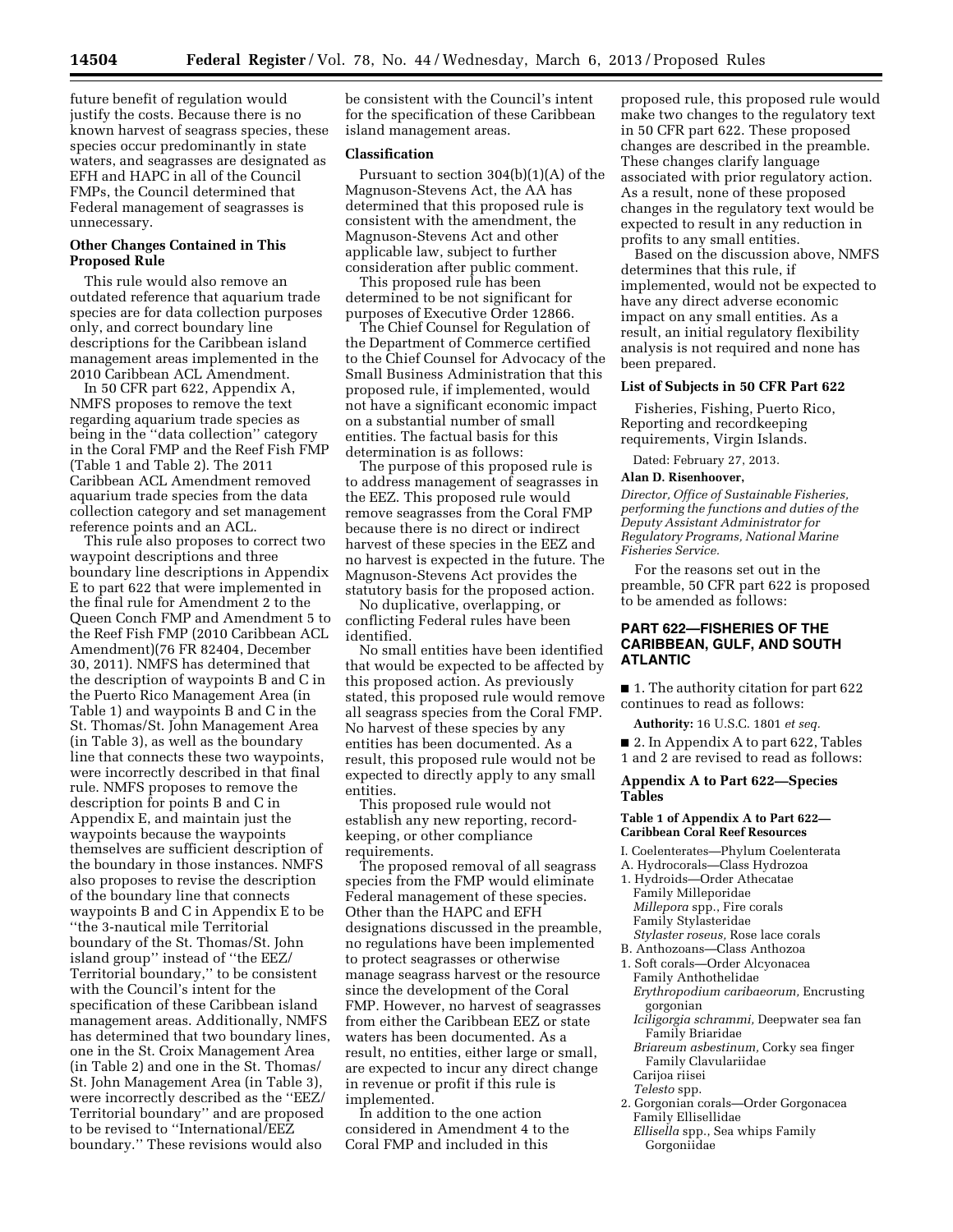*Gorgonia flabellum,* Venus sea fan *G. mariae,* Wide-mesh sea fan *G. ventalina,* Common sea fan *Pseudopterogorgia acerosa,* Sea plume *P. albatrossae P. americana,* Slimy sea plume *P. bipinnata,* Bipinnate plume *P. rigida Pterogorgia anceps,* Angular sea whip *P. citrina,* Yellow sea whip Family Plexauridae *Eunicea calyculata,* Warty sea rod *E. clavigera E. fusca,* Doughnut sea rod *E. knighti E. laciniata E. laxispica E. mammosa,* Swollen-knob *E. succinea,* Shelf-knob sea rod *E. touneforti*  Muricea atlantica *M. elongata,* Orange spiny rod *M. laxa,* Delicate spiny rod *M. muricata,* Spiny sea fan *M. pinnata,* Long spine sea fan *Muriceopsis* spp. *M. flavida,* Rough sea plume *M. sulphurea Plexaura flexuosa,* Bent sea rod *P. homomalla,* Black sea rod *Plexaurella dichotoma,* Slit-pore sea rod *P. fusifera P. grandiflora P. grisea P. nutans,* Giant slit-pore *Pseudoplexaura crucis P. flagellosa P. porosa,* Porous sea rod *P. wagenaari*  3. Hard Corals—Order Scleractinia Family Acroporidae *Acropora cervicornis,* Staghorn coral *A. palmata,* Elkhorn coral *A. prolifera,* Fused staghorn Family Agaricidae *Agaricia agaricities,* Lettuce leaf coral *A. fragilis,* Fragile saucer *A. lamarcki,* Lamarck's sheet *A. tenuifolia,* Thin leaf lettuce *Leptoseris cucullata,* Sunray lettuce Family Astrocoeniidae *Stephanocoenia michelinii,* Blushing star Family Caryophyllidae *Eusmilia fastigiata,* Flower coral *Tubastrea aurea,* Cup coral Family Faviidae *Cladocora arbuscula,* Tube coral *Colpophyllia natans,* Boulder coral *Diploria clivosa,* Knobby brain coral *D. labyrinthiformis,* Grooved brain *D. strigosa,* Symmetrical brain *Favia fragum,* Golfball coral *Manicina areolata,* Rose coral *M. mayori,* Tortugas rose coral *Montastrea annularis,* Boulder star coral *M. cavernosa,* Great star coral *Solenastrea bournoni,* Smooth star coral Family Meandrinidae *Dendrogyra cylindrus,* Pillar coral *Dichocoenia stellaris,* Pancake star *D. stokesi,* Elliptical star *Meandrina meandrites,* Maze coral Family Mussidae *Isophyllastrea rigida,* Rough star coral *Isophyllia sinuosa,* Sinuous cactus *Mussa angulosa,* Large flower coral

*Mycetophyllia aliciae,* Thin fungus coral *M. danae,* Fat fungus coral *M. ferox,* Grooved fungus *M. lamarckiana,* Fungus coral *Scolymia cubensis,* Artichoke coral *S. lacera,* Solitary disk Family Oculinidae *Oculina diffusa,* Ivory bush coral Family Pocilloporidae *Madracis decactis,* Ten-ray star coral *M. mirabilis,* Yellow pencil Family Poritidae *Porites astreoides,* Mustard hill coral *P. branneri,* Blue crust coral *P. divaricata,* Small finger coral *P. porites,* Finger coral Family Rhizangiidae *Astrangia solitaria,* Dwarf cup coral *Phyllangia americana,* Hidden cup coral Family Siderastreidae *Siderastrea radians,* Lesser starlet *S. siderea,* Massive starlet 4. Black Corals—Order Antipatharia *Antipathes* spp., Bushy black coral *Stichopathes* spp., Wire coral II. [Reserved] Aquarium Trade Species in the Caribbean Coral FMP I. Sponges—Phylum Porifera A. Demosponges—Class Demospongiae *Aphimedon compressa,* Erect rope sponge *Chondrilla nucula,* Chicken liver sponge Cynachirella alloclada *Geodia neptuni,* Potato sponge *Haliclona* spp., Finger sponge *Myriastra* spp. *Niphates digitalis,* Pink vase sponge *N. erecta,* Lavender rope sponge *Spinosella policifera S. vaginalis Tethya crypta*  II. Coelenterates—Phylum Coelenterata A. Anthozoans—Class Anthozoa 1. Anemones—Order Actiniaria *Aiptasia tagetes,* Pale anemone *Bartholomea annulata,* Corkscrew anemone *Condylactis gigantea,* Giant pink-tipped anemone *Hereractis lucida,* Knobby anemone *Lebrunia* spp., Staghorn anemone *Stichodactyla helianthus,* Sun anemone 2. Colonial Anemones—Order Zoanthidea *Zoanthus* spp., Sea mat 3. False Corals—Order Corallimorpharia *Discosoma* spp. (formerly *Rhodactis*), False coral *Ricordia florida,* Florida false coral III. Annelid Worms—Phylum Annelida A. Polychaetes—Class Polychaeta Family Sabellidae, Feather duster worms *Sabellastarte* spp., Tube worms *S. magnifica,* Magnificent duster Family Serpulidae *Spirobranchus giganteus,* Christmas tree worm IV. Mollusks—Phylum Mollusca A. Gastropods—Class Gastropoda Family Elysiidae *Tridachia crispata,* Lettuce sea slug Family Olividae *Oliva reticularis,* Netted olive Family Ovulidae *Cyphoma gibbosum,* Flamingo tongue B. Bivalves—Class Bivalvia Family Limidae *Lima* spp., Fileclams

*L. scabra,* Rough fileclam Family Spondylidae *Spondylus americanus,* Atlantic thorny oyster C. Cephalopods—Class Cephalopoda 1. Octopuses—Order Octopoda Family Octopodidae *Octopus* spp. (except the Common octopus, *O. vulgaris*) V. Arthropods—Phylum Arthropoda A. Crustaceans—Subphylum Crustacea 1. Decapods—Order Decapoda Family Alpheidae *Alpheaus armatus,* Snapping shrimp Family Diogenidae *Paguristes* spp., Hermit crabs *P. cadenati,* Red reef hermit Family Grapsidae *Percnon gibbesi,* Nimble spray crab Family Hippolytidae *Lysmata* spp., Peppermint shrimp *Thor amboinensis,* Anemone shrimp Family Majidae, Coral crabs *Mithrax* spp., Clinging crabs *M. cinctimanus,* Banded clinging *M. sculptus,* Green clinging *Stenorhynchus seticornis,* Yellowline arrow Family Palaemonida *Periclimenes* spp., Cleaner shrimp Family Squillidae, Mantis crabs *Gonodactylus* spp. *Lysiosquilla* spp. Family Stenopodidae, Coral shrimp *Stenopus hispidus,* Banded shrimp *S. scutellatus,* Golden shrimp VI. Echinoderms—Phylum Echinodermata A. Feather stars—Class Crinoidea *Analcidometra armata,* Swimming crinoid *Davidaster* spp., Crinoids *Nemaster* spp., Crinoids B. Sea stars—Class Asteroidea *Astropecten* spp., Sand stars *Linckia guildingii,* Common comet star *Ophidiaster guildingii,* Comet star *Oreaster reticulatus,* Cushion sea star C. Brittle and basket stars—Class Ophiuroidea *Astrophyton muricatum,* Giant basket star *Ophiocoma* spp., Brittlestars *Ophioderma* spp., Brittlestars *O. rubicundum,* Ruby brittlestar D. Sea Urchins—Class Echinoidea *Diadema antillarum,* Long-spined urchin *Echinometra* spp., Purple urchin *Eucidaris tribuloides,* Pencil urchin *Lytechinus* spp., Pin cushion urchin *Tripneustes ventricosus,* Sea egg E. Sea Cucumbers—Class Holothuroidea *Holothuria* spp., Sea cucumbers VII. Chordates—Phylum Chordata A. Tunicates—Subphylum Urochordata **Table 2 of Appendix A to Part 622— Caribbean Reef Fish**  Lutjanidae—Snappers Unit 1 Black snapper, *Apsilus dentatus* 

- Blackfin snapper, *Lutjanus buccanella*  Silk snapper, *Lutjanus vivanus*  Vermilion snapper, *Rhomboplites aurorubens*
- Wenchman, *Pristipomoides aquilonaris*  Unit 2
- Cardinal, *Pristipomoides macrophthalmus*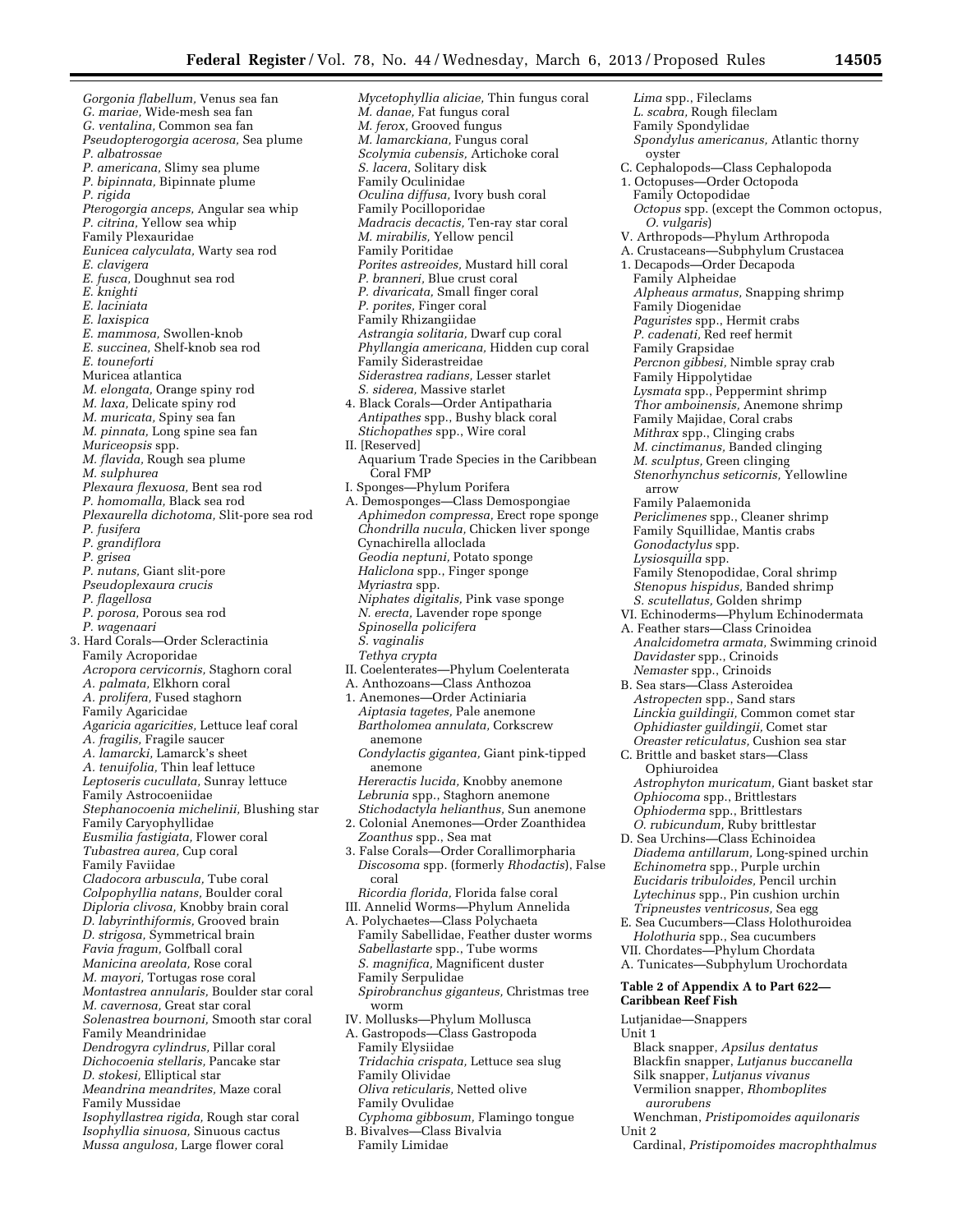Queen snapper, *Etelis oculatus*  Unit 3 Gray snapper, *Lutjanus griseus*  Lane snapper, *Lutjanus synagris*  Mutton snapper, *Lutjanus analis*  Dog snapper, *Lutjanus jocu*  Schoolmaster, *Lutjanus apodus*  Mahogany snapper, *Lutjanus mahogani*  Unit 4 Yellowtail snapper, *Ocyurus chrysurus*  Serranidae—Sea basses and Groupers Unit 1 Nassau Grouper, *Epinephelus striatus*  Unit 2 Goliath grouper, *Epinephelus itajara*  Unit 3 Coney, *Epinephelus fulvus*  Graysby, *Epinephelus cruentatus*  Red hind, *Epinephelus guttatus*  Rock hind, *Epinephelus adscensionis*  Unit 4 Black grouper, *Mycteroperca bonaci*  Red grouper, *Epinephelus morio*  Tiger grouper, *Mycteroperca tigris*  Yellowfin grouper, *Mycteroperca venenosa*  Unit 5 Misty grouper, *Epinephelus mystacinus*  Yellowedge grouper, *Epinephelus flavolimbatus*  Haemulidae—Grunts White grunt, *Haemulon plumieri*  Margate, *Haemulon album*  Tomtate, *Haemulon aurolineatum*  Bluestriped grunt, *Haemulon sciurus*  French grunt, *Haemulon flavolineatum*  Porkfish, *Anisotremus virginicus*  Mullidae—Goatfishes Spotted goatfish, *Pseudupeneus maculatus*  Yellow goatfish, *Mulloidichthys martinicus*  Sparidae—Porgies Jolthead porgy, *Calamus bajonado*  Sea bream, *Archosargus rhomboidalis*  Sheepshead porgy, *Calamus penna*  Pluma, *Calamus pennatula*  Holocentridae—Squirrelfishes Blackbar soldierfish, *Myripristis jacobus*  Bigeye, *Priacanthus arenatus*  Longspine squirrelfish, *Holocentrus rufus*  Squirrelfish, *Holocentrus adscensionis*  Malacanthidae—Tilefishes Blackline tilefish, *Caulolatilus cyanops*  Sand tilefish, *Malacanthus plumieri*  Carangidae—Jacks Blue runner, *Caranx crysos*  Horse-eye jack, *Caranx latus*  Black jack, *Caranx lugubris*  Almaco jack, *Seriola rivoliana*  Bar jack, *Caranx ruber*  Greater amberjack, *Seriola dumerili*  Yellow jack, *Caranx bartholomaei* 

Scaridae—Parrotfishes Blue parrotfish, *Scarus coeruleus*  Midnight parrotfish, *Scarus coelestinus*  Princess parrotfish, *Scarus taeniopterus*  Queen parrotfish, *Scarus vetula*  Rainbow parrotfish, *Scarus guacamaia*  Redfin parrotfish, *Sparisoma rubripinne*  Redtail parrotfish, *Sparisoma chrysopterum*  Stoplight parrotfish, *Sparisoma viride*  Redband parrotfish, *Sparisoma aurofrenatum*  Striped parrotfish, *Scarus croicensis*  Acanthuridae—Surgeonfishes Blue tang, *Acanthurus coeruleus*  Ocean surgeonfish, *Acanthurus bahianus*  Doctorfish, *Acanthurus chirurgus*  Balistidae—Triggerfishes Ocean triggerfish, *Canthidermis sufflamen*  Queen triggerfish, *Balistes vetula*  Sargassum triggerfish, *Xanthichthys rigens*  Monacanthidae—Filefishes Scrawled filefish, *Aluterus scriptus*  Whitespotted filefish, *Cantherhines macrocerus*  Black durgon, *Melichthys niger*  Ostraciidae—Boxfishes Honeycomb cowfish, *Lactophrys polygonia*  Scrawled cowfish, *Lactophrys quadricornis*  Trunkfish, *Lactophrys trigonus*  Spotted trunkfish, *Lactophrys bicaudalis*  Smooth trunkfish, *Lactophrys triqueter*  Labridae—Wrasses Hogfish, *Lachnolaimus maximus*  Puddingwife, *Halichoeres radiatus*  Spanish hogfish, *Bodianus rufus*  Pomacanthidae—Angelfishes Queen angelfish, *Holacanthus ciliaris*  Gray angelfish, *Pomacanthus arcuatus*  French angelfish, *Pomacanthus paru*  Aquarium Trade Species in the Caribbean Reef Fish FMP: Frogfish, *Antennarius* spp. Flamefish, *Apogon maculatus*  Conchfish, *Astrapogen stellatus*  Redlip blenny, *Ophioblennius atlanticus*  Peacock flounder, *Bothus lunatus*  Longsnout butterflyfish, *Chaetodon aculeatus*  Foureye butterflyfish, *Chaetodon capistratus*  Spotfin butterflyfish, *Chaetodon ocellatus*  Banded butterflyfish, *Chaetodon striatus*  Redspotted hawkfish, *Amblycirrhitus pinos*  Flying gurnard, *Dactylopterus volitans*  Atlantic spadefish, *Chaetodipterus faber*  Neon goby, *Gobiosoma oceanops*  Rusty goby, *Priolepis hipoliti*  Royal gramma, *Gramma loreto*  Creole wrasse, *Clepticus parrae* 

*cyanocephalus*  Yellowhead wrasse, *Halichoeres garnoti*  Clown wrasse, *Halichoeres maculipinna*  Pearly razorfish, *Hemipteronotus novacula*  Green razorfish, *Hemipteronotus splendens*  Bluehead wrasse, *Thalassoma bifasciatum*  Chain moray, *Echidna catenata*  Green moray, *Gymnothorax funebris*  Goldentail moray, *Gymnothorax miliaris*  Batfish, *Ogcocepahalus* spp. Goldspotted eel, *Myrichthys ocellatus*  Yellowhead jawfish, *Opistognathus aurifrons*  Dusky jawfish, *Opistognathus whitehursti*  Cherubfish, *Centropyge argi*  Rock beauty, *Holacanthus tricolor*  Sergeant major, *Abudefduf saxatilis*  Blue chromis, *Chromis cyanea*  Sunshinefish, *Chromis insolata*  Yellowtail damselfish, *Microspathodon chrysurus*  Dusky damselfish, *Pomacentrus fuscus*  Beaugregory, *Pomacentrus leucostictus*  Bicolor damselfish, *Pomacentrus partitus*  Threespot damselfish, *Pomacentrus planifrons*  Glasseye snapper, *Priacanthus cruentatus*  High-hat, *Equetus acuminatus*  Jackknife-fish, *Equetus lanceolatus*  Spotted drum, *Equetus punctatus*  Scorpaenidae—Scorpionfishes Butter hamlet, *Hypoplectrus unicolor*  Swissguard basslet, *Liopropoma rubre*  Greater soapfish, *Rypticus saponaceus*  Orangeback bass, *Serranus annularis*  Lantern bass, *Serranus baldwini*  Tobaccofish, *Serranus tabacarius*  Harlequin bass, *Serranus tigrinus*  Chalk bass, *Serranus tortugarum*  Caribbean tonguefish, *Symphurus arawak*  Seahorses, *Hippocampus* spp. Pipefishes, *Syngnathus* spp. Sand diver, *Synodus intermedius*  Sharpnose puffer, *Canthigaster rostrata*  Porcupinefish, *Diodon hystrix*  ■ 3. In Appendix E to part 622, Tables 1, 2 and 3 are revised to read as follows:

Yellowcheek wrasse, *Halichoeres* 

# **Appendix E to Part 622—Caribbean Island/Island Group Management Areas**

#### **Table 1 of Appendix E to Part 622—**  *Coordinates of the Puerto Rico Management Area*

The Puerto Rico management area is bounded by rhumb lines connecting, in order, the following points.

| Point                                                                                                                                          | North lat.                   | West long.                 |
|------------------------------------------------------------------------------------------------------------------------------------------------|------------------------------|----------------------------|
|                                                                                                                                                | 19°37'29''<br>18°25'46.3015" | 65°20'57"<br>65°06'31.866" |
| From Point B, proceed southerly along the 3-nautical mile Territorial boundary of the St. Thomas/St. John<br>island group to Point C           |                              |                            |
|                                                                                                                                                | 18°13'59.0606″               | 65°05'33.058"              |
|                                                                                                                                                | 18°01'16.9636″               | 64°57′38.817″              |
|                                                                                                                                                | 17°30′00.000″                | 65°20'00.1716"             |
|                                                                                                                                                | 16°02'53.5812"               | 65°20'00.1716"             |
| From Point F, proceed southwesterly, then northerly, then easterly, and finally southerly along the Inter-<br>national/EEZ boundary to Point A |                              |                            |
|                                                                                                                                                |                              | 65°20'57"                  |